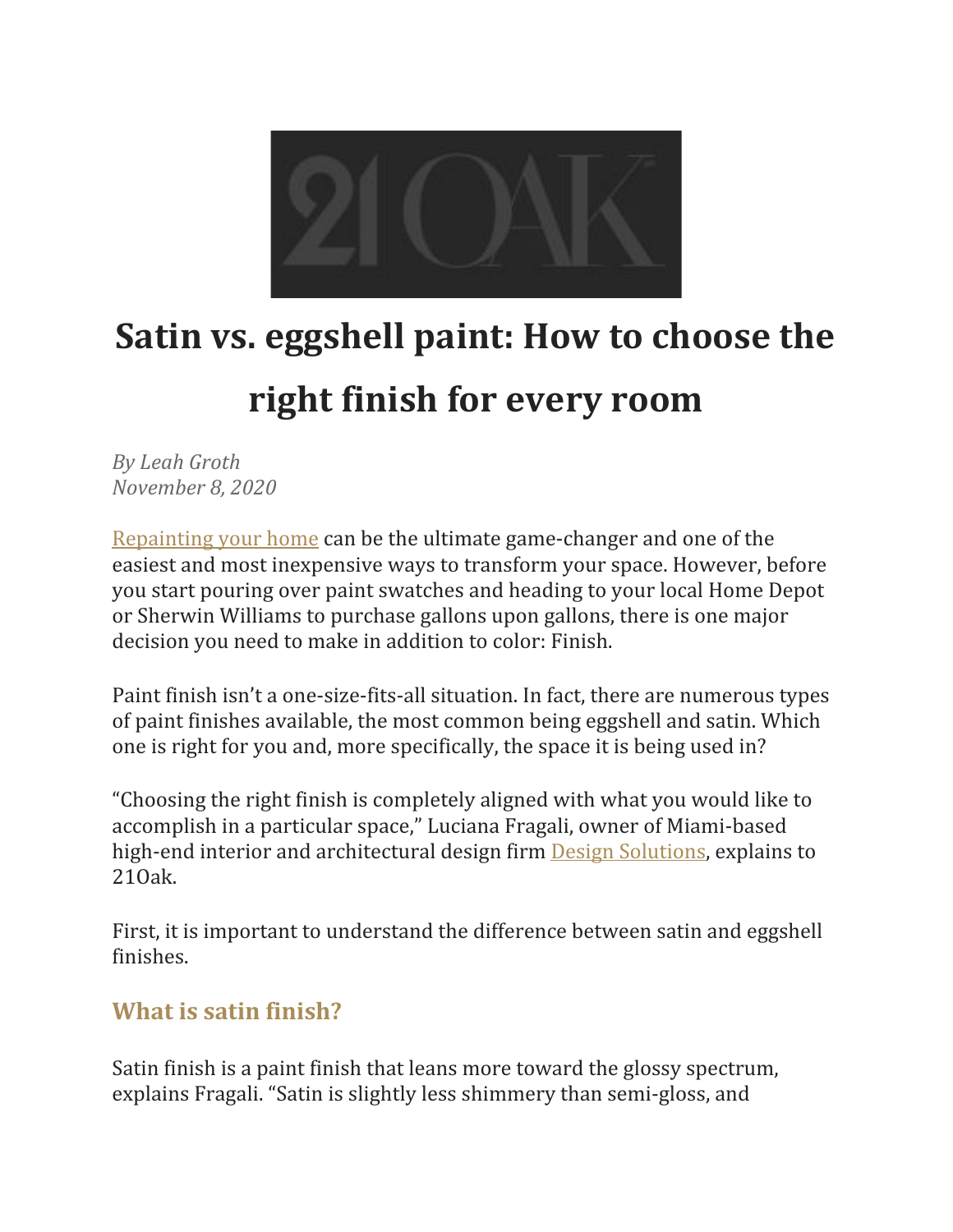depending on the lighting in the room, it can appear to be both flat and glossy," she explains.

Satin has a number of other qualities you should take into consideration. For example, Fragali points out that it is more reflective and more durable than eggshell. And while it is less shimmery, it also has a slightly higher polish than eggshell.

It is also one of the easiest finishes to clean, which makes it a popular choice for homeowners with pets and children.

#### **What is eggshell?**

Eggshell earns its name due to its texture and finish, similar to that of your average eggshell. "Eggshell has slightly more luster than a flat finish, but you won't be left with shiny walls," explains Fragali.

It is a great alternative to flat paint, as it resists stains better and can be wiped with a wet cloth.

## **What should you consider when choosing between them?**

Eggshell and satin paint both serve their purposes in the home setting, and neither is better than the other. However, there is generally one that is a better option for you and the specific space in your home you are painting.

While eggshell paint is easier to clean than flat paint, it is harder to clean than satin. Therefore, Fragali suggests using it in areas where it isn't going to be on the receiving end of dirty hands or feet. Eggshell is commonly used in living rooms and dining rooms — it is durable and does not pick up dirt easily.

"Eggshell paint is best suited for areas such as ceilings, bedrooms, dining rooms, and living areas where there is not a lot of dirt buildup or traffic," she points out. However, people still do use it in bathrooms, kitchens, kids' rooms, and other high-traffic areas, especially as an alternative to flat paint.